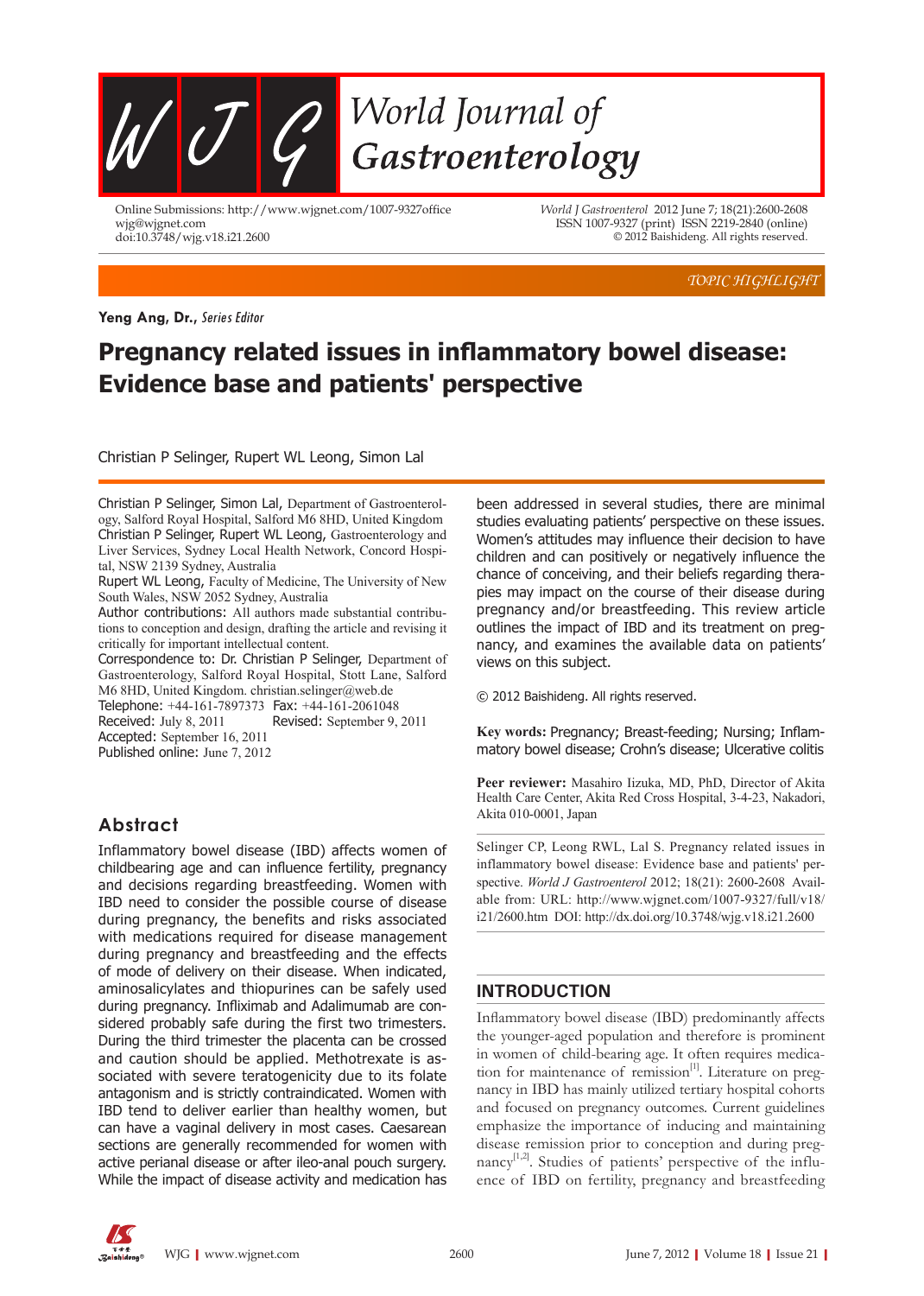are highly relevant and beginning to emerge. This review article summarizes this evidence and examines the currently available data describing the patients' views.

## **LITERATURE SEARCH**

A literature search was conducted using Pubmed from 1980 to 2010 with the search terms "IBD", "Crohn's disease (CD)", "ulcerative colitis (UC)", "pregnancy", "breast feeding" and "nursing". Further relevant articles were identified from the reference lists of identified articles.

## *Fertility and fecundity*

Factors determining fecundity and fertility in IBD include disease systemic effects (e.g., fatigue and anaemia) as well as libido and sexual inactivity, which, in turn, may be influenced by body image issues and dyspareunia<sup>[3]</sup>. Furthermore, concerns over the influence of disease activity or medications on a successful pregnancy may also influence fecundability. In UC, overall fertility is comparable to that of the healthy population<sup>[3-5]</sup>, but women with ileo-anal pouches (IPAA) have reduced fecundity $[6,7]$ . Fertility in CD in remission is equivalent to that of healthy women<sup>[4,8,9]</sup> but may be reduced in patients with active disease<sup>[9-12]</sup>. As in UC, women with CD also have reduced fecundity following extensive surgery involving the pel- $\text{vis}^{[5-7,13-18]}$ 

#### *Disease behaviour during and after pregnancy*

Disease activity during pregnancy is similar to that in non-pregnant women as reported by two Danish cohort studies. In 97 women with UC, flare rates were 34% per year during pregnancy and 32% per year outside pregnancy<sup>[19]</sup>, while in 68 women with CD there was also no increased risk of a flare during pregnancy $^{[20]}$ . The vast majority of women have quiescent disease during pregnancy as shown in a population based cohort of 461 women from the Northern California Kaiser Permanente population $^{[21]}$ .

Women with IBD might experience a more benign course of disease in the post-partum period. A significantly reduced number of flares in comparison to prepregnancy in a small cohort of 18 CD and 19 UC patients was reported by Castiglione *et al*<sup>22]</sup>. A larger pan-European study of 93 women with CD and 173 women with UC confirmed this finding<sup>[23]</sup>. The reason for this phenomenon is unknown, but it has been proposed that disparity between maternal and foetal human leukocyte antigen class Ⅱ antigens leads to a state of immuno-tolerance or suppression that in turn leads to a more benign course of  $IBD^{[24]}$ .

#### *Effects of IBD and IBD disease activity on pregnancy*

Active disease during pregnancy has been linked to adverse pregnancy outcomes of low birth weight, pre-term birth and foetal loss<sup>[19,25-27]</sup>. Population-based studies have, however, reported conflicting results. In 461 women (300 with UC) of the Kaiser Permanente population in North America, no correlation between adverse pregnancy outcomes and disease activity was found<sup>[21]</sup>, while a study of 157 Danish women with CD revealed that active disease increased the risk of pre-term birth<sup>[28]</sup>. The higher proportion of patients with active disease in the Danish study (45% *vs* 20% in the Kaiser Permanente population) may explain this difference.

Some studies, including a meta-analysis by Cornish *et al*<sup>[29]</sup>, reported an increase in pre-term births in IBD patients $^{[21]}$ . Other studies, however, that differentiated UC from CD found an increase in pre-term birth rates for patients with CD only<sup>[30,31]</sup>. CD women also delivered lower birth weight babies than healthy controls and UC women<sup>[30,31]</sup>. It is important to recognise that all studies examining pregnancy outcomes in IBD used healthy women controls rather than those with other chronic diseases.

## *Congenital abnormalities in offspring of mothers with IBD*

Congenital abnormalities of variable severities occur in  $3\%$ -7% of babies of healthy mothers<sup>[32]</sup>. Studies of congenital malformations in the offspring of mothers with IBD have reported conflicting results. In a population based cohort of 262 women from Washington state, North America, an increased risk of congenital malformations was found in the offspring of UC patients (7.9% *vs* 1.7% in healthy controls;  $P \le 0.001$  but not in those of CD patients  $(3.4\%; P = \text{NS})^{[30]}$ . The study did not control for medication use<sup>[30]</sup>. In contrast, the Hungarian Case Control Surveillance of Congenital Anomalies (HCCSCA) (1980-1996) found no increase in the risk for "any" malformation [odd ratio (OR): 1.2, 95% (confidence interval) CI: 0.9-1.8] in the offspring of 79 UC mothers compared to 95 control mothers after adjusting for parity, age and medication use<sup>[33]</sup>. Specific malformations of the limb (OR: 6.2, 95% CI: 2.9-13.1), urinary tract (OR: 3.3, 95% CI: 1.1-9.5) and multiple malformations (OR: 2.6, 95% CI: 1.3-5.4), however, were significantly increased<sup>[33]</sup>.

An Italian case-control study reported a significantly increased risk of congenital anomalies in the offspring of 90 women with IBD (5.5% *vs* 0% in 240 healthy controls) and that CD and UC had equivalent risks $[31]$ . The reported 0% incidence of congenital abnormality rate in healthy controls, however, was unusually low given this rate can approach  $7\%^{32}$ .

The risk of congenital malformations in the offspring of 461 women with IBD from the Northern California Kaiser Permanente population was not increased in comparison to 493 healthy controls<sup>[21]</sup>. Cornish *et al*<sup>[29]</sup> found in a meta-analysis of four studies an increased risk (OR: 2.37, 95% CI: 1.47-3.82) of reporting congenital abnormalities for UC, while for CD the risk increase was not statistically significant (OR: 2.14, 95% CI: 0.97-4.74; *P* = 0.06).

Data on congenital malformations may be contradictory due to differences in study design, the inclusion of cohort *vs* population subjects, and sample sizes. The majority of studies, however, report an increased risk for malformations in UC, but not in CD. Further prospective

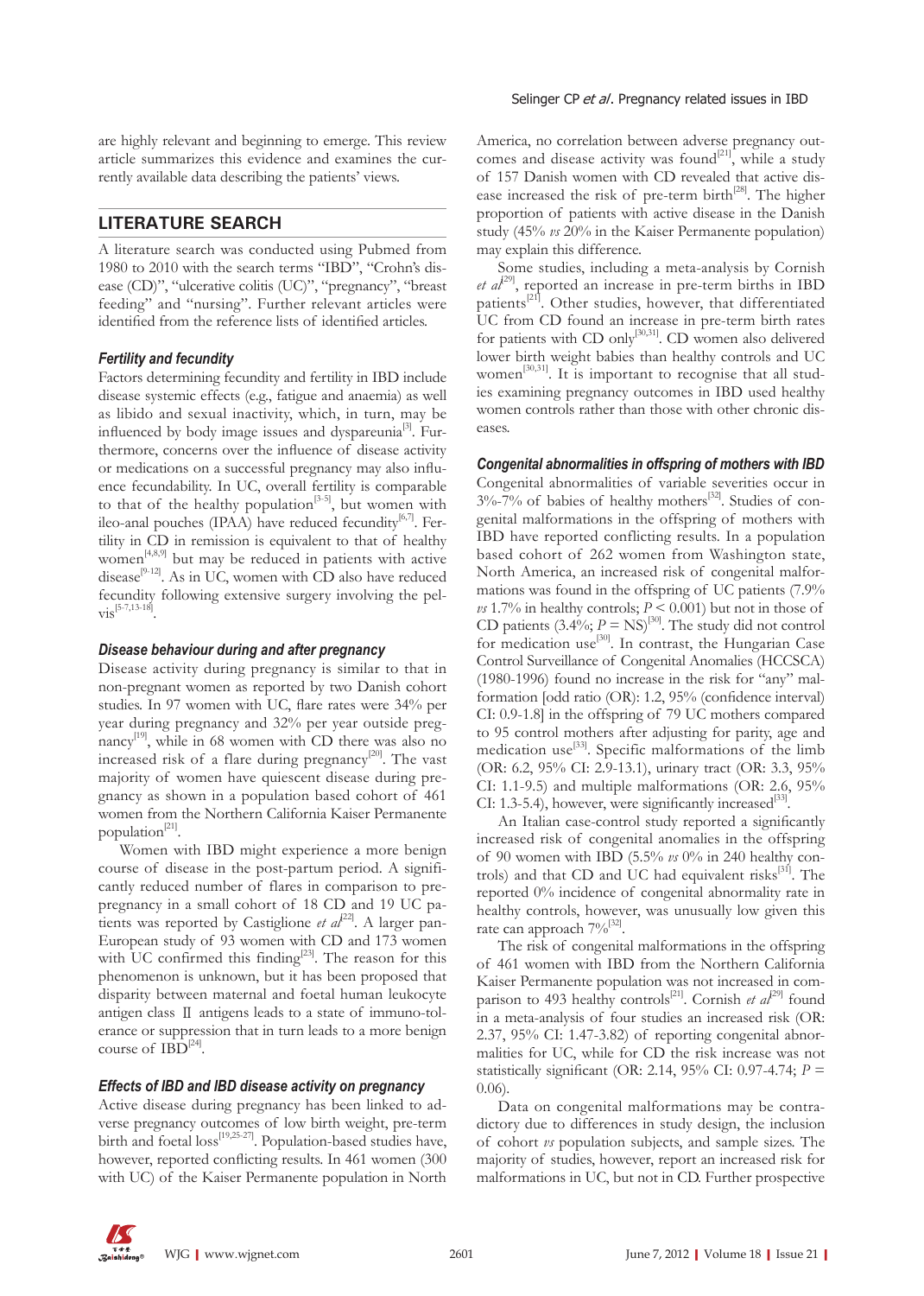**Table 1 Food and Drug Administration categories of drug safety during pregnancy**

| <b>FDA</b> category | <b>Definition</b>                                           |
|---------------------|-------------------------------------------------------------|
| $\overline{A}$      | Controlled studies in animals and women have shown          |
|                     | no risk in the first trimester, and possible foetal harm is |
|                     | remote                                                      |
| B                   | Either animal studies have not demonstrated a foetal        |
|                     | risk but there are no controlled studies in pregnant        |
|                     | women, or animal studies have shown an adverse              |
|                     | effect that was not confirmed in controlled studies in      |
|                     | women in the first trimester                                |
|                     | No controlled studies in humans have been performed,        |
|                     | and animal studies have shown adverse events, or            |
|                     | studies in humans and animals not available; give if        |
|                     | potential benefit outweighs the risk                        |
| D                   | Positive evidence of foetal risk is available, but the      |
|                     | benefits may outweigh the risk if life-threatening or       |
|                     | serious disease                                             |
| $\chi$              | Studies in animals or humans show foetal                    |
|                     | abnormalities; drug contraindicated                         |

FDA: Food and Drug Administration.

studies adjusting for disease activity, medication and age of the mother are needed.

#### *Medication during pregnancy*

The risks and benefits of medication need to be considered on an individual patient level, since active disease poses a risk to the pregnancy<sup>[26-28]</sup>. The European Crohn's and Colitis Organisation (ECCO) guidelines state the risk of adverse pregnancy outcomes from active disease to be higher than the risk of using most IBD medications $^{[2]}$ . The United States Food and Drug Administration issued a categorisation of drugs safety in pregnancy (Table  $1$ )<sup>[34]</sup>.

**Aminosalicylates:** Sulfasalazine, mesalazine and balsalazide are category B medications, while olsalazine is category C. Initial case reports<sup>[35-37]</sup> suggesting sulphasalazine teratogenicity was refuted by a Danish cohort study demonstrating no adverse outcomes in 17 pregnant CD patients exposed to sulfasalazine<sup>[28]</sup>. Another study of 181 pregnant patients with IBD exposed to sulfasalazine reported lower rates of adverse outcomes than those expected in the general population<sup>[38]</sup>. Sulfasalazine impairs folate absorption, which is vital for neural tube development. Therefore folate supplementation is mandated $^{[2]}$ .

Several studies have demonstrated the safety of mesalazine<sup>[39-41]</sup>. Robust data from a Danish populationbased cohort and a prospective controlled trial of 165 pregnant women with mesalazine exposure reported no increased risk of congenital abnormalities<sup>[42,43]</sup>. It is unclear whether an excess of stillbirth and preterm birth in 88 pregnancies of women with CD on mesalazine reported in the population based study<sup>[43]</sup>, occured as a result of IBD itself rather than the medication since this study incorporated 19 418 pregnancies of healthy women without any chronic illnesses and medication exposure as the control group. Thus, sulfasalazine and mesalazine are considered safe in pregnancy.

**Antibiotics:** Antibiotics play an important role in the management of perianal  $CD^{[2]}$ . Metronidazole is a category B medication. In a population based case-control study using HCCSCA data (1980-1991), metronidazole exposure during the second or third trimester was associated with cleft defects<sup>[44]</sup>. Other studies including two meta-analyses and a prospective controlled study, however, found no increased risk of congenital abnormalities relating to metronidazole use<sup>[45,46]</sup>. Quinolones can induce congenital abnormalities in animals due to their accumulation in bone and cartilage<sup>[47]</sup>. In 2 human studies totalling over 250 patients without IBD, no increased risk of adverse pregnancy outcomes or foetal malformations was found $[48,49]$ .

Short-term antibiotic use in pregnancy appears safe in largely non-IBD cohorts. In IBD, however, exposure to antibiotics can be prolonged and the associated risks may therefore be higher $^{[2]}$ . A small series of IBD patients found no adverse pregnancy outcomes in 27 patients exposed to metronidazole and 18 to ciprofloxacin<sup>[50]</sup>.

Tetracyclines (retardation of foetal skeletal development) and sulphonamides (interferes with folic acid metabolism) should both be avoided in pregnancy $^{[2]}$ .

**Corticosteroids:** Prednisone and budesonide have category C ratings. Corticosteroids cross the placenta and some adverse data exist in humans. A meta-analysis of ten cohort and case-control studies totalling 50 845 patients without IBD found no increase in overall risk of major congenital abnormalities, but there was a significant risk of oral clefts<sup>[51]</sup>. In contrast a prospective study of 262 women found that neither the overall risk for malformations nor the risk for clefts was increased<sup>[52]</sup>. No human data exist on orally administered budesonide, but studies looking at women exposed to inhaled or intra-nasal budesonide have found it to be safe during pregnancy[53,54]. Due to oral budesonide's high first pass hepatic metabolism, significant foetal exposure is less likely.

**Thiopurines:** Mercaptopurine and its pro-drug azathioprine are category D due to previous links with spontaneous abortions[55,56]. Animal studies, using doses of 1.5-2.5 mg/kg, have not reported any adverse outcomes apart from low birth weights<sup>[57,58]</sup>. Transplant and rheumatology cohorts demonstrated the safety of thiopurines<sup>[59-61]</sup>. Most studies in pregnant IBD patients report no adverse  $\frac{1}{\text{outcomes}}$ <sup>[62,63]</sup>, but a Danish study reported a increased pre-term birth, low birth weight and foetal abnormalities in a cohort of only 10 patients<sup>[64]</sup>. That study compared pregnancy outcomes in thiopurine exposed patients to those of the general population rather than non-exposed IBD patients. It is therefore unclear whether the increased risk detected in the study was due to medication or IBD itself. In contrast, a prospective Austrian abstract of 33 women<sup>[65]</sup> and a French study on 86 women show no increase in adverse outcomes<sup>[66]</sup>. Paternal thiopurine exposure within 3 mo prior to conception led to a higher

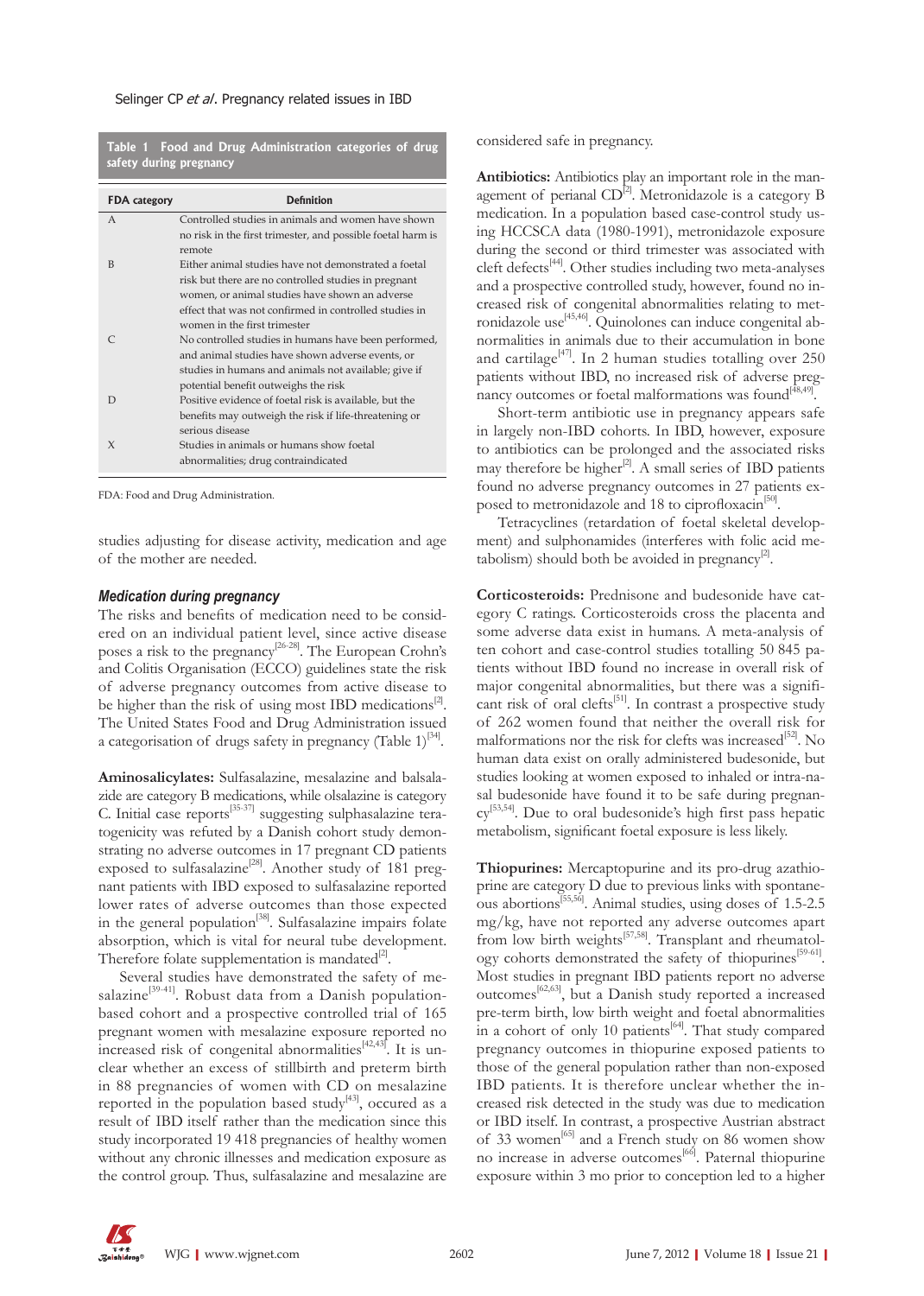rate of pregnancy related complications in one study<sup>[67]</sup>, but another study reported no increased risk of adverse outcomes<sup>[68]</sup>.

Thus, studies comparing outcomes of thiopurine exposed and unexposed IBD patients demonstrate no association with adverse outcomes. The single study showing a possibly increased risk is small and compares exposed patients to the general population<sup>[64]</sup>. Based on the overall evidence and despite the category D classification, the ECCO guidelines therefore consider thiopurines safe and well tolerated in pregnancy<sup>[2]</sup>.

**Methotrexate:** Methotrexate is rated category X as it is clearly teratogenic and an abortifacient due its biological action as a folate antagonist. It is associated with numerous foetal abnormalities and high risk of foetal mortality and absolutely contraindicated for women attempting pregnancy<sup>[69,70]</sup>.

**Other immunosuppressants:** Data on cyclosporine and tacrolimus mainly stems from the transplant and rheumatology literature and both are rated category  $C^{2}$ .

**Biological agents:** Infliximab has been classed as category B. It does not cross the placenta during the first trimester and hence there is no exposure in this critical phase of development<sup>[71]</sup>. Infliximab crosses the placenta in later stages of pregnancy and may be present in the newborn for several weeks<sup>[71]</sup>. Safety data for infliximab are provided by three large scale studies. The Crohn's Therapy Resource, Evaluation and Assessment Tool registry-a prospective, North American observational multi-centre study-enrolled infliximab-exposed and unexposed CD patients from 1999 to 2004<sup>[72]</sup>. No differences in miscarriages and neonatal complications were found between infliximab-exposed (117 pregnancies) and unexposed (49 pregnancies) women<sup>[72]</sup>. The retrospective Infliximab Safety Database (maintained by Centocor) found no differences in adverse outcomes between 96 pregnancies in women with infliximab exposure compared to the general population<sup>[73]</sup>. The Leuven group in Belgium treated 29 women treated with infliximab during 35 pregnancies and six women with adalimumab during seven pregnancies. In comparison to IBD patients without infliximab or adalimumab exposure, no increased risk of adverse events was found<sup>[74]</sup>.

Adalimumab is also classed as a category B drug and expected to have the same placental transfer as infliximab. Apart from the Leuven experience<sup>[74]</sup> there are few reports on IBD patients exposed to adalimumab during pregnancy[75,76]. The organisation for teratology specialists' registry of women with rheumatoid arthritis compared 34 adalimumab-exposed pregnancies to 52 pregnancies of healthy women and found no increased risk of adverse pregnancy outcomes<sup>[77]</sup>. Certolizumab and natalizumab are category B and C drugs respectively, but there is currently little data on their effects in pregnancy $^{[2]}$ .

Infliximab use in pregnancy resulted in the death of

a 3 mo old child with disseminated Bacillus Calmette-Guérin (BCG) after receiving the live BCG vaccination<sup>[78]</sup>. Live vaccinations are contra-indicated for immuno-compromised patients. Newborns to mothers exposed to infliximab and adalimumab mothers should have their vaccination postponed<sup>[78]</sup>.

#### *Mode of delivery*

Patients with IBD (especially CD) were more likely to have a caesarean section in Cornish's meta-analysis of six studies (OR: 1.5, 95% CI: 1.26-1.79; *P* < 0.001) compared to the general population<sup>[29]</sup>, but there was no difference in caesarean rates between UC and controls<sup>[29]</sup>. Concerns regarding the preservation of the anal sphincter function and the development of perianal disease after traumatic injuries occurring during vaginal delivery may partially explain this phenomenon. However, the chance of developing perianal disease in women with CD without prior perianal involvement is low; in a population based cohort study from Mannitoba, Canada only one of 27 women without prior perianal disease developed perianal disease after vaginal delivery and episiotomy<sup>[79]</sup>. Conversely, in a self-report survey of 179 women without perianal disease,  $18\%$  reported perianal involvement after delivery<sup>[80]</sup>, but it is possible that selection bias, that is, more women with than without perianal disease may have responded, and recall bias may have occurred<sup>[80]</sup>.

A population based cohort study from Mannitoba of 11 patients with inactive perianal disease and two single case reports from France and United States, revealed that inactive perianal disease may tolerate a vaginal delivery with episiotomy if needed without risking a flare<sup>[79,81,82]</sup>. However, women with active perianal disease should be advised to have a caesarean section as a high risk of deterioration is anticipated. Delivery trauma can lead to poorhealing in the perineum. ECCO guidelines advise that elective caesarean section is indicated for all women with perianal involvement $^{[2]}$  even though there is little evidence suggesting harm from a vaginal delivery in cases of inactive disease.

ECCO guidelines recommend mandatory caesarean sections after  $IPAA^{[2]}$ . Changes in anal sphincter function are temporary and long-term disturbances seem to be independent of the mode of delivery in patients with IPAA<sup>[14,16,83]</sup>. The largest study of 232 females with pregnancies after IPAA found no difference in pouch-related complications between women undergoing vaginal delivery or caesarean section<sup>[84]</sup>. In another survey, functional pouch outcomes of 85 women with vaginal deliveries after IPAA were no different to those of 343 age matched women who did not have children after IPAA<sup>[85]</sup>. A Finish survey study of 39 women with IPAA found no differences in pouch function after 19 vaginal deliveries in comparison to 21 caesarean sections and the rate of 5 tears after vaginal delivery was similar to a healthy control group<sup>[86]</sup>. In a cohort of women investigated four years after IPAA at the Cleveland clinic, United States no clinical differences were demonstrated between 20 women

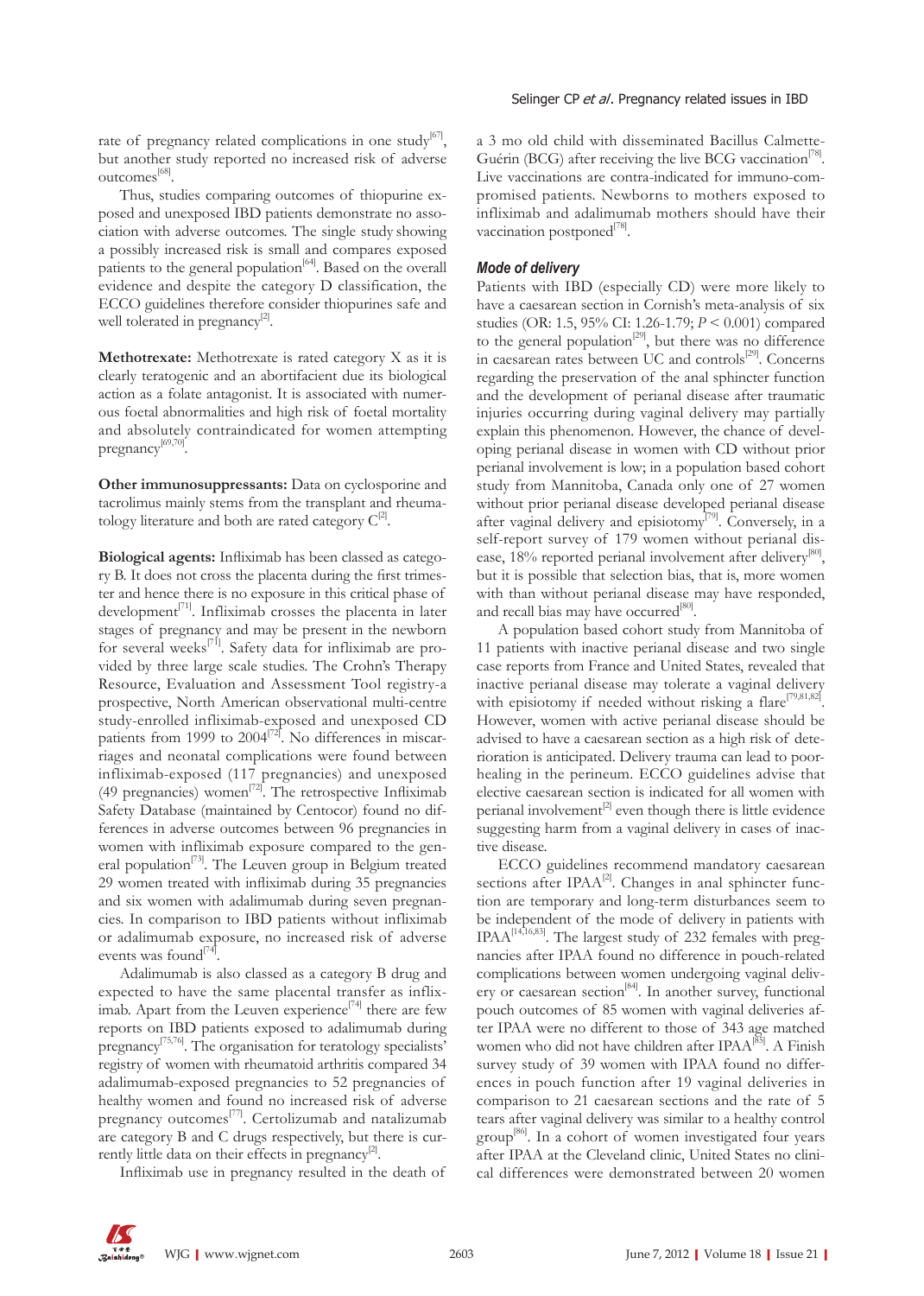| Table 2 Predication recommendation for pregnancy and breast reeding |                                                         |                     |                                                                              |                            |  |  |
|---------------------------------------------------------------------|---------------------------------------------------------|---------------------|------------------------------------------------------------------------------|----------------------------|--|--|
| <b>Class</b>                                                        | <b>Drugs</b>                                            | <b>FDA</b> category | <b>Pregnancy advice</b>                                                      | Detection in breast milk   |  |  |
|                                                                     | Aminosalicylates Sulfasalazine, balsalazide, mesalazine | B                   | Safe to use (folate supplementation for sulfasalazine) Low levels detectable |                            |  |  |
| Aminosalicylates Olsalazine                                         |                                                         |                     | Safe to use                                                                  |                            |  |  |
| Antibiotics                                                         | Metronidazole                                           | B                   | Safe to use                                                                  |                            |  |  |
| Antibiotics                                                         | Ciprofloxacin                                           |                     | Limited data; probably safe                                                  |                            |  |  |
| Corticosteroids                                                     | Prednisolone, budesonide                                |                     | Safe to use                                                                  | Detectable                 |  |  |
| Thiopurines                                                         | Azathioprine, 6-mercaptopurine                          | D                   | Safe to use                                                                  | Very low levels detectable |  |  |
| Folate antagonist Methotrexate                                      |                                                         | X                   | Absolutely contraindicated                                                   |                            |  |  |
| Biological agent                                                    | Infliximab                                              | B                   | Probably safe (avoid during 3rd trimester)                                   | Not detectable             |  |  |
| Biological agent                                                    | Adalimumab                                              | B                   | Probably safe (avoid during 3rd trimester)                                   | Very low levels detectable |  |  |

**Table 2 Medication recommendation for pregnancy and breast feeding**

FDA: Food and Drug Administration.

with at least one vaginal delivery compared to 62 women who only had caesarean sections<sup>[87]</sup>. Subclinical differences in anorectal physiology were however demonstrated as women with vaginal deliveries had significantly lower squeeze pressure on anorectal manometry and significantly more anal sphincter defects detected by anorectal sonography than those women with caesarean sections<sup>[87]</sup>.

The ECCO guidelines state that women are at borderline incontinence after IPAA surgery and that any further disruption by a vaginal delivery might compromise this $^{2}$ . This theoretical concern is supported by sonographic and manometric evidence of sphincter dysfunction, but this does not translate to clinical differences in pouch function or quality of life. Precautionary caesarean sections are however recommended $^{[2]}$ .

Thus, mandatory recommendation for caesarean sections in IBD is only for very specific indications and decisions should be made on a case by case basis.

#### *Breast feeding*

Breast milk provides ideal nutrition and has positive effects for the immune system of the newborn<sup>[88]</sup>. Data on the protective effect of breastfeeding against the development of IBD report are conflicting. Study design, recall bias, definition of breast feeding (especially duration) and the design bias often inherent in retrospective case-control studies may explain some of the differences<sup>[89]</sup>. A metaanalysis of 17 studies found reduced ORs of 0.67 (95% CI: 0.52-0.86) for CD and 0.77 (95% CI: 0.61-0.96) for UC. The relevance of a French case-control study reporting an increased risk (OR: 2.1, 95% CI: 1.3-3.4) of developing CD[90] remains unclear, in light of previous studies showing no effect or a protective effect $[89,91]$ .

Fewer patients with IBD breastfeed compared to the general population, and this may relate to fears about adverse effects of maternal medication<sup>[92]</sup>. Most maternal medications can be detected in breast milk, but this does not always lead to biological effects in the infant.

Based on two case reports of bloody diarrhoea in newborns breastfed by mothers taking sulfasalazine and 5-aminosalicylates respectively, the American Academy of Pediatrics advises against breastfeeding by mothers taking these medications $[93-95]$ . In contrast, several studies demonstrate the safety of sulfasalazine and 5-aminosalicylates while breastfeeding by detecting low levels of drug in breast milk or the infant's serum<sup>[39,96,97]</sup>. Based on above evidence mothers on sulfasalazine and 5-aminosalicylates should not be discouraged from breastfeeding unless the infant develops diarrhoea.

Since corticosteroids are found in human breast milk in low concentrations, women are advised to avoid feeding within 4 h of taking an oral dose to reduce exposure  $[2,98]$ . Thiopurine and associated metabolite levels are either at undetectable, or extremely low levels, in human breast milk<sup>[99-101]</sup>, while infants' levels were undetectable<sup>[102,103]</sup>. Infliximab can not be detected in infants of breastfeeding mothers<sup>[104]</sup>, but adalimumab has been found in miniscule concentrations in breast milk in a single case $[105]$ . Methotrexate should be avoided as it is found in breast milk<sup>[106]</sup>. Sulfasalazine, 5-aminosalicylates, steroids and thiopurines are all considered advisable during breast feeding<sup>[2]</sup> (Table 2).

#### *Women's beliefs and attitudes*

Few studies have evaluated the perspectives of patients with IBD on fertility, pregnancy, breast feeding and pregnancy outcomes. Women with IBD may have fewer children as more stay "voluntarily childless"<sup>[107]</sup>. A survey of Crohn's and Colitis Foundation of America members reported that 18% of females with CD and 14% of females with UC decided to stay childless compared to 6% of the general population ( $P = 0.001$  for CD,  $P = 0.08$ for UC). Notably, the decision to stay childless amongst IBD patients contrasts to the much lower "involuntary" childlessness rates (inability to conceive) (5% in CD, 1.7% in UC and 2.5% in the general population,  $P = NS$ <sup>[107]</sup>. Concerns about the effect of pregnancy on their disease, about passing on IBD to their children and about their ability to look after children were given as the main reasons for voluntarily childlessness<sup>[107]</sup>. IBD patients have expressed a high interest in genetic testing to determine their future health or that of their family members<sup>[108]</sup>, but there are no data whether women with IBD would base decisions to have children on the results of genetic testing should a reliable test become available.

Data from an Australian IBD cohort were recently described by Mountifield *et al*<sup>[109,110]</sup> in two studies. The first postal questionnaire study evaluated the experience and views regarding fertility in 255 women with IBD and

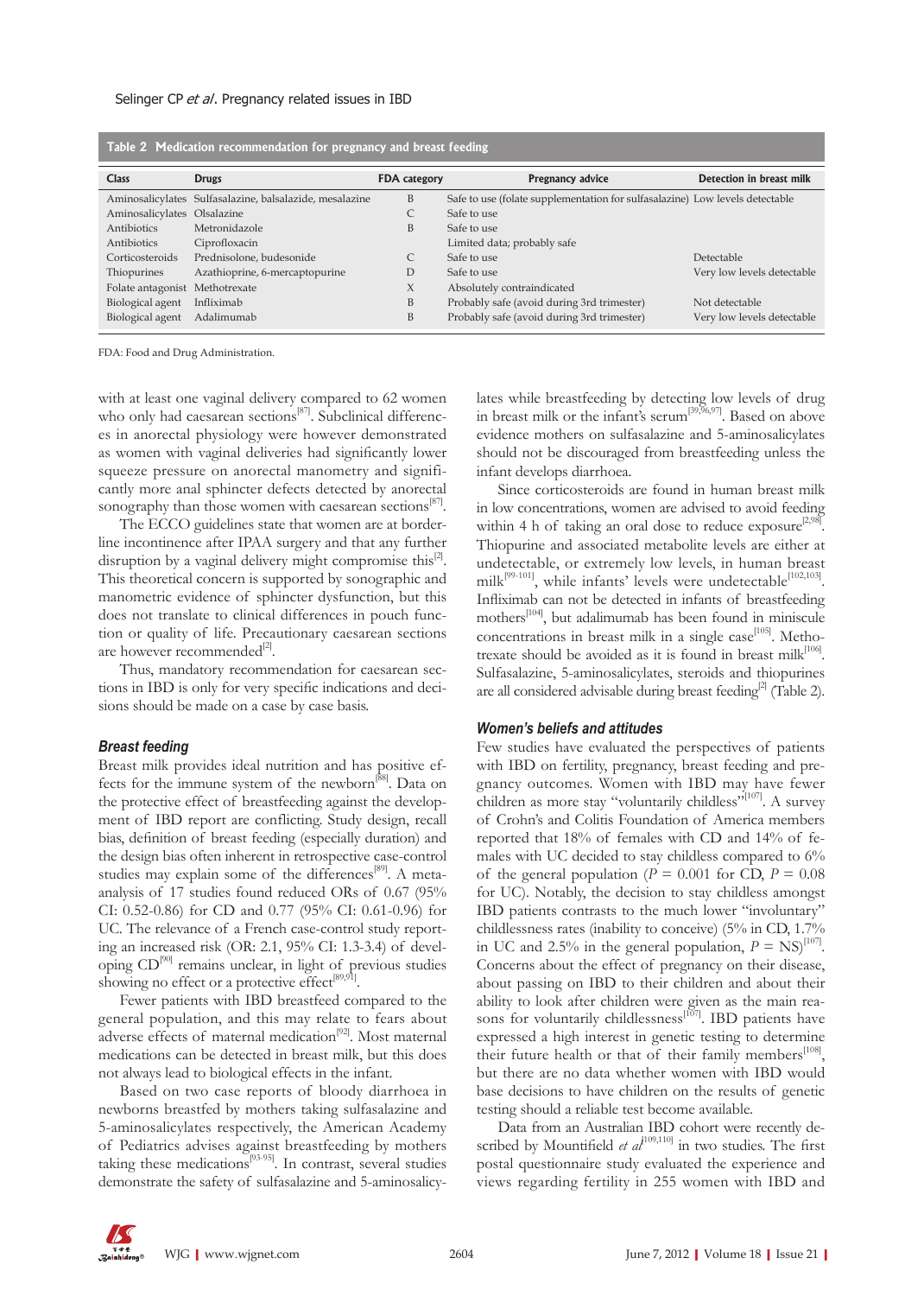found live birth rates of 1.0 for CD, 1.2 for UC, which are considerably lower than those of the general population of  $1.8^{[109]}$ . This coincided with a fear of infertility in 42.7% of patients, which was particularly apparent in women with CD or previous surgery<sup>[109]</sup>. Unfortunately, the study did not report whether women fearing infertility were indeed experiencing problems conceiving. Conversely, women sought fertility advice only as often as the general population<sup>[109]</sup>. The study highlights a difference between the medical evidence and patients' perception of infertility as patients overestimate their risk of infertility largely. The second study examined the experiences and views of 219 women after pregnancy<sup>[110]</sup>. The patients' main concern related to potential harm towards their pregnancy from IBD medication (84%) rather than the need to control active disease<sup>[110]</sup>. "Free text" responses suggested that women would rather "put up with the disease than harm my baby with medications". The main concerns regarding side effects of IBD medication related to congenital abnormalities rather than more common adverse outcomes of pregnancy such as pre-mature delivery or low birth weight $[110]$ . Of note, some patients considered steroid "rescue" therapy safer than continuation of IBD maintenance medication $[110]$ . The authors suggested their findings reflected a lack of patients' knowledge in the field of IBD and pregnancy<sup>[110]</sup>. The study provides insight into patients' views: many opinions were contrary to current medical evidence, and women may make decisions based on incorrect perceptions.

Two population based Danish studies have examined adherence to IBD medication prior and during pregnancy in 58 women with CD and 63 women with UC. Adherence, measured by retrospective self-reporting, was relatively high in both CD  $(72\%)^{[111]}$  and UC  $(60\%)^{[112]}$  as adherence in the non-pregnant IBD population ranges from  $55\% - 70\%$ <sup>[113]</sup>. It is, however, difficult to interpret the study findings since there was no direct control group of non-pregnant patients included and selection bias (responders *vs* non-responders) and recall bias (the questionnaires were sent years after the pregnancies) may be likely. Furthermore, adherence was assessed using a simple question rather than a validated tool. Reasons for nonadherence were quiescent disease (59%) and a fear of negative effects on the unborn child (50%), while forgetfulness was uncommon  $(5%)^{[112]}$ . These studies highlight that unwanted effects of medication play an important part in women's views and influence decision making.

## **CONCLUSION**

IBD affects women of childbearing age and may have an effect on their offspring. Fertility is reduced in active CD and after surgery. The risk of active disease during pregnancy carries a significant risk to baby and mother. The limited data available on patients' beliefs and attitudes suggest that many women hold views contrary to medical evidence. Women with IBD are therefore at risk of making uninformed choices that could in turn lead to adverse outcomes. There is a need for further studies examining women's views in more detail and to investigate whether these beliefs are driven by a lack of knowledge. In the meantime, women with IBD should receive advice and counselling by their physician prior and during pregnancy.

#### **REFERENCES**

- 1 **Carter MJ**, Lobo AJ, Travis SP. Guidelines for the management of inflammatory bowel disease in adults. *Gut* 2004; **53**  Suppl 5: V1-16
- 2 **Van Assche G**, Dignass A, Reinisch W, van der Woude CJ, Sturm A, De Vos M, Guslandi M, Oldenburg B, Dotan I, Marteau P, Ardizzone A, Baumgart DC, D'Haens G, Gionchetti P, Portela F, Vucelic B, Söderholm J, Escher J, Koletzko S, Kolho KL, Lukas M, Mottet C, Tilg H, Vermeire S, Carbonnel F, Cole A, Novacek G, Reinshagen M, Tsianos E, Herrlinger K, Oldenburg B, Bouhnik Y, Kiesslich R, Stange E, Travis S, Lindsay J. The second European evidence-based Consensus on the diagnosis and management of Crohn's disease: Special situations. *J Crohns Colitis* 2010; **4**: 63-101
- 3 **Dubinsky M**, Abraham B, Mahadevan U. Management of the pregnant IBD patient. *Inflamm Bowel Dis* 2008; **14**: 1736-1750
- 4 **Baird DD**, Narendranathan M, Sandler RS. Increased risk of preterm birth for women with inflammatory bowel disease. *Gastroenterology* 1990; **99**: 987-994
- 5 **Hudson M**, Flett G, Sinclair TS, Brunt PW, Templeton A, Mowat NA. Fertility and pregnancy in inflammatory bowel disease. *Int J Gynaecol Obstet* 1997; **58**: 229-237
- 6 **Olsen KO**, Joelsson M, Laurberg S, Oresland T. Fertility after ileal pouch-anal anastomosis in women with ulcerative colitis. *Br J Surg* 1999; **86**: 493-495
- 7 **Ørding Olsen K**, Juul S, Berndtsson I, Oresland T, Laurberg S. Ulcerative colitis: female fecundity before diagnosis, during disease, and after surgery compared with a population sample. *Gastroenterology* 2002; **122**: 15-19
- 8 **Khosla R**, Willoughby CP, Jewell DP. Crohn's disease and pregnancy. *Gut* 1984; **25**: 52-56
- 9 **Woolfson K**, Cohen Z, McLeod RS. Crohn's disease and pregnancy. *Dis Colon Rectum* 1990; **33**: 869-873
- 10 **Fonager K**, Sørensen HT, Olsen J, Dahlerup JF, Rasmussen SN. Pregnancy outcome for women with Crohn's disease: a follow-up study based on linkage between national registries. *Am J Gastroenterol* 1998; **93**: 2426-2430
- Baiocco PJ, Korelitz BI. The influence of inflammatory bowel disease and its treatment on pregnancy and fetal outcome. *J Clin Gastroenterol* 1984; **6**: 211-216
- 12 **Mayberry JF**, Weterman IT. European survey of fertility and pregnancy in women with Crohn's disease: a case control study by European collaborative group. *Gut* 1986; **27**: 821-825
- 13 **Oresland T**, Palmblad S, Ellström M, Berndtsson I, Crona N, Hultén L. Gynaecological and sexual function related to anatomical changes in the female pelvis after restorative proctocolectomy. *Int J Colorectal Dis* 1994; **9**: 77-81
- Ravid A, Richard CS, Spencer LM, O'Connor BI, Kennedy ED, MacRae HM, Cohen Z, McLeod RS. Pregnancy, delivery, and pouch function after ileal pouch-anal anastomosis for ulcerative colitis. *Dis Colon Rectum* 2002; **45**: 1283-1288
- 15 **Tiainen J**, Matikainen M, Hiltunen KM. Ileal J-pouch--anal anastomosis, sexual dysfunction, and fertility. *Scand J Gastroenterol* 1999; **34**: 185-188
- 16 **Juhasz ES**, Fozard B, Dozois RR, Ilstrup DM, Nelson H. Ileal pouch-anal anastomosis function following childbirth. An extended evaluation. *Dis Colon Rectum* 1995; **38**: 159-165
- 17 **Damgaard B**, Wettergren A, Kirkegaard P. Social and sexual function following ileal pouch-anal anastomosis. *Dis Colon Rectum* 1995; **38**: 286-289
- 18 **Johnson E**, Carlsen E, Nazir M, Nygaard K. Morbidity and functional outcome after restorative proctocolectomy for ulcerative colitis. *Eur J Surg* 2001; **167**: 40-45

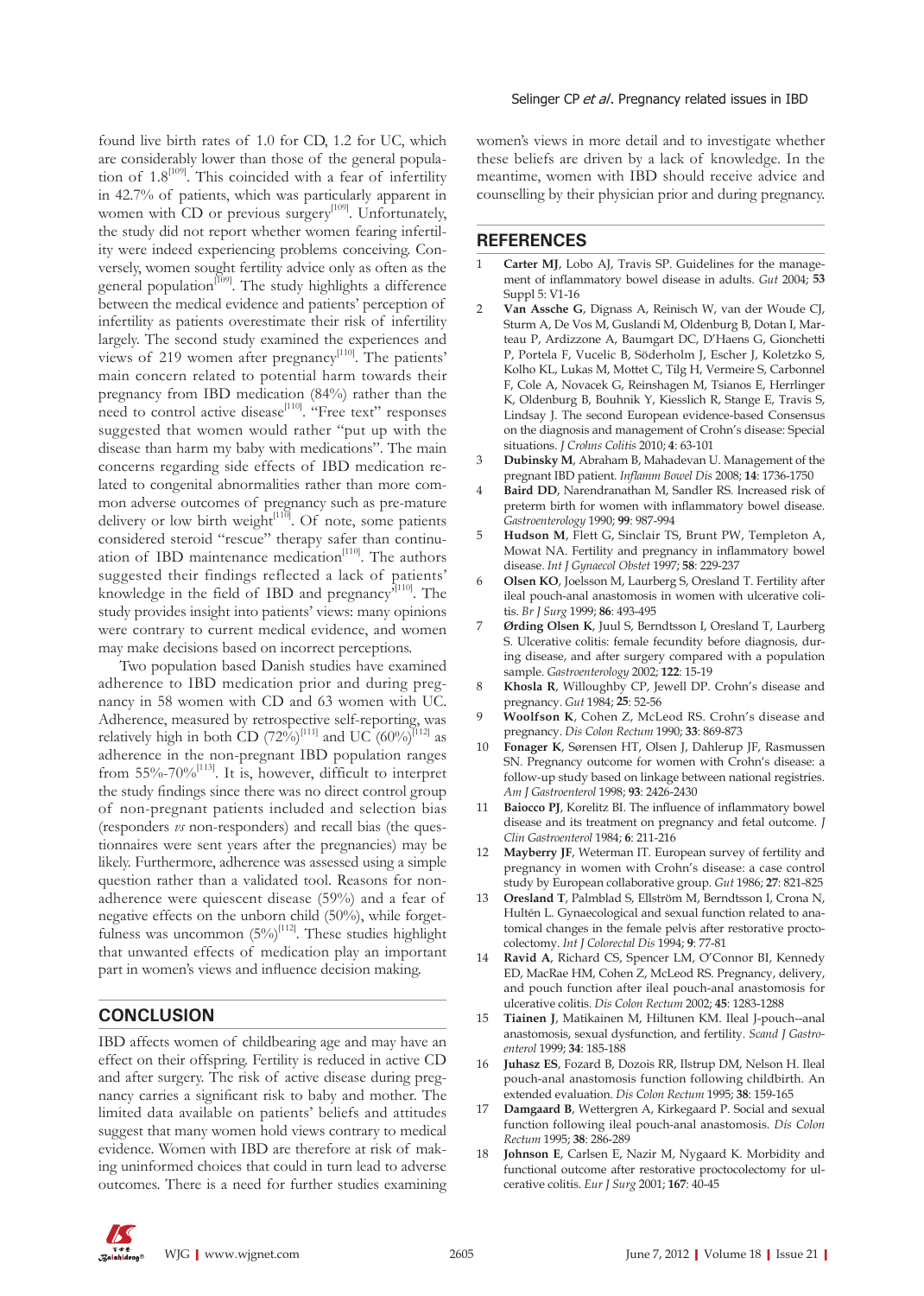- 19 **Nielsen OH**, Andreasson B, Bondesen S, Jarnum S. Pregnancy in ulcerative colitis. *Scand J Gastroenterol* 1983; **18**: 735-742
- 20 **Nielsen OH**, Andreasson B, Bondesen S, Jacobsen O, Jarnum S. Pregnancy in Crohn's disease. *Scand J Gastroenterol* 1984; **19**: 724-732
- 21 **Mahadevan U**, Sandborn WJ, Li DK, Hakimian S, Kane S, Corley DA. Pregnancy outcomes in women with inflammatory bowel disease: a large community-based study from Northern California. *Gastroenterology* 2007; **133**: 1106-1112
- 22 **Castiglione F**, Pignata S, Morace F, Sarubbi A, Baratta MA, D'Agostino L, D'Arienzo A, Mazzacca G. Effect of pregnancy on the clinical course of a cohort of women with inflammatory bowel disease. *Ital J Gastroenterol* 1996; **28**: 199-204
- 23 **Riis L**, Vind I, Politi P, Wolters F, Vermeire S, Tsianos E, Freitas J, Mouzas I, Ruiz Ochoa V, O'Morain C, Odes S, Binder V, Moum B, Stockbrügger R, Langholz E, Munkholm P. Does pregnancy change the disease course? A study in a European cohort of patients with inflammatory bowel disease. *Am J Gastroenterol* 2006; **101**: 1539-1545
- 24 **Kane S**, Kisiel J, Shih L, Hanauer S. HLA disparity determines disease activity through pregnancy in women with inflammatory bowel disease. *Am J Gastroenterol* 2004; **99**: 1523-1526
- 25 **Morales M**, Berney T, Jenny A, Morel P, Extermann P. Crohn' s disease as a risk factor for the outcome of pregnancy. *Hepatogastroenterology* 2000; **47**: 1595-1598
- 26 **Bush MC**, Patel S, Lapinski RH, Stone JL. Perinatal outcomes in inflammatory bowel disease. *J Matern Fetal Neonatal Med* 2004; **15**: 237-241
- 27 **Fedorkow DM**, Persaud D, Nimrod CA. Inflammatory bowel disease: a controlled study of late pregnancy outcome. *Am J Obstet Gynecol* 1989; **160**: 998-1001
- 28 **Nørgård B**, Hundborg HH, Jacobsen BA, Nielsen GL, Fonager K. Disease activity in pregnant women with Crohn's disease and birth outcomes: a regional Danish cohort study. *Am J Gastroenterol* 2007; **102**: 1947-1954
- 29 **Cornish J**, Tan E, Teare J, Teoh TG, Rai R, Clark SK, Tekkis PP. A meta-analysis on the influence of inflammatory bowel disease on pregnancy. *Gut* 2007; **56**: 830-837
- 30 **Dominitz JA**, Young JC, Boyko EJ. Outcomes of infants born to mothers with inflammatory bowel disease: a populationbased cohort study. *Am J Gastroenterol* 2002; **97**: 641-648
- 31 **Bortoli A**, Saibeni S, Tatarella M, Prada A, Beretta L, Rivolta R, Politi P, Ravelli P, Imperiali G, Colombo E, Pera A, Daperno M, Carnovali M, de Franchis R, Vecchi M. Pregnancy before and after the diagnosis of inflammatory bowel diseases: retrospective case-control study. *J Gastroenterol Hepatol* 2007; **22**: 542-549
- 32 **Arbour LT**, Beking K, Le ND, Ratner PA, Spinelli JJ, Teschke K, Gallagher RP, Abanto ZU, Dimich-Ward H. Rates of congenital anomalies and other adverse birth outcomes in an offspring cohort of registered nurses from British Columbia, Canada. *Can J Public Health* 2010; **101**: 230-234
- 33 **Nørgård B**, Puho E, Pedersen L, Czeizel AE, Sørensen HT. Risk of congenital abnormalities in children born to women with ulcerative colitis: a population-based, case-control study. *Am J Gastroenterol* 2003; **98**: 2006-2010
- 34 Administration FDA. *Regulations* 1980; **44:** 37434-37467
- 35 **Craxi A**, Pagliarello F. Possible embryotoxicity of sulfasalazine. *Arch Intern Med* 1980; **140**: 1674
- 36 **Hoo JJ**, Hadro TA, Von Behren P. Possible teratogenicity of sulfasalazine. *N Engl J Med* 1988; **318**: 1128
- 37 **Newman NM**, Correy JF. Possible teratogenicity of sulphasalazine. *Med J Aust* 1983; **1**: 528-529
- 38 **Mogadam M**, Dobbins WO, Korelitz BI, Ahmed SW. Pregnancy in inflammatory bowel disease: effect of sulfasalazine and corticosteroids on fetal outcome. *Gastroenterology* 1981; **80**: 72-76
- Habal FM, Hui G, Greenberg GR. Oral 5-aminosalicylic acid for inflammatory bowel disease in pregnancy: safety and

clinical course. *Gastroenterology* 1993; **105**: 1057-1060

- 40 **Marteau P**, Tennenbaum R, Elefant E, Lémann M, Cosnes J. Foetal outcome in women with inflammatory bowel disease treated during pregnancy with oral mesalazine microgranules. *Aliment Pharmacol Ther* 1998; **12**: 1101-1108
- 41 **Trallori G**, d'Albasio G, Bardazzi G, Bonanomi AG, Amorosi A, Del Carlo P, Palli D, Galli M, Pacini F. 5-Aminosalicylic acid in pregnancy: clinical report. *Ital J Gastroenterol* 1994; **26**: 75-78
- 42 **Diav-Citrin O**, Park YH, Veerasuntharam G, Polachek H, Bologa M, Pastuszak A, Koren G. The safety of mesalamine in human pregnancy: a prospective controlled cohort study. *Gastroenterology* 1998; **114**: 23-28
- 43 **Nørgård B**, Fonager K, Pedersen L, Jacobsen BA, Sørensen HT. Birth outcome in women exposed to 5-aminosalicylic acid during pregnancy: a Danish cohort study. *Gut* 2003; **52**: 243-247
- 44 **Czeizel AE**, Rockenbauer M. A population based case-control teratologic study of oral metronidazole treatment during pregnancy. *Br J Obstet Gynaecol* 1998; **105**: 322-327
- 45 **Burtin P**, Taddio A, Ariburnu O, Einarson TR, Koren G. Safety of metronidazole in pregnancy: a meta-analysis. *Am J Obstet Gynecol* 1995; **172**: 525-529
- 46 **Caro-Patón T**, Carvajal A, Martin de Diego I, Martin-Arias LH, Alvarez Requejo A, Rodríguez Pinilla E. Is metronidazole teratogenic? A meta-analysis. *Br J Clin Pharmacol* 1997; **44**: 179-182
- 47 **Niebyl JR**. Antibiotics and other anti-infective agents in pregnancy and lactation. *Am J Perinatol* 2003; **20**: 405-414
- 48 **Loebstein R**, Addis A, Ho E, Andreou R, Sage S, Donnenfeld AE, Schick B, Bonati M, Moretti M, Lalkin A, Pastuszak A, Koren G. Pregnancy outcome following gestational exposure to fluoroquinolones: a multicenter prospective controlled study. *Antimicrob Agents Chemother* 1998; **42**: 1336-1339
- Larsen H, Nielsen GL, Schønheyder HC, Olesen C, Sørensen HT. Birth outcome following maternal use of fluoroquinolones. *Int J Antimicrob Agents* 2001; **18**: 259-262
- 50 **Moskovitz DN**, Bodian C, Chapman ML, Marion JF, Rubin PH, Scherl E, Present DH. The effect on the fetus of medications used to treat pregnant inflammatory bowel-disease patients. *Am J Gastroenterol* 2004; **99**: 656-661
- 51 **Park-Wyllie L**, Mazzotta P, Pastuszak A, Moretti ME, Beique L, Hunnisett L, Friesen MH, Jacobson S, Kasapinovic S, Chang D, Diav-Citrin O, Chitayat D, Nulman I, Einarson TR, Koren G. Birth defects after maternal exposure to corticosteroids: prospective cohort study and meta-analysis of epidemiological studies. *Teratology* 2000; **62**: 385-392
- 52 **Gur C**, Diav-Citrin O, Shechtman S, Arnon J, Ornoy A. Pregnancy outcome after first trimester exposure to corticosteroids: a prospective controlled study. *Reprod Toxicol* 2004; **18**: 93-101
- 53 **Gluck PA**, Gluck JC. A review of pregnancy outcomes after exposure to orally inhaled or intranasal budesonide. *Curr Med Res Opin* 2005; **21**: 1075-1084
- 54 **Norjavaara E**, de Verdier MG. Normal pregnancy outcomes in a population-based study including 2,968 pregnant women exposed to budesonide. *J Allergy Clin Immunol* 2003; **111**: 736-742
- 55 **Blatt J**, Mulvihill JJ, Ziegler JL, Young RC, Poplack DG. Pregnancy outcome following cancer chemotherapy. *Am J Med* 1980; **69**: 828-832
- 56 **Nicholson HO**. Cytotoxic drugs in pregnancy. Review of reported cases. *J Obstet Gynaecol Br Commonw* 1968; **75**: 307-312
- 57 **Platzek T**, Bochert G. Dose-response relationship of teratogenicity and prenatal-toxic risk estimation of 6-mercaptopurine riboside in mice. *Teratog Carcinog Mutagen* 1996; **16**: 169-181
- 58 **Mosesso P**, Palitti F. The genetic toxicology of 6-mercaptopurine. *Mutat Res* 1993; **296**: 279-294
- Bermas BL, Hill JA. Effects of immunosuppressive drugs during pregnancy. *Arthritis Rheum* 1995; **38**: 1722-1732

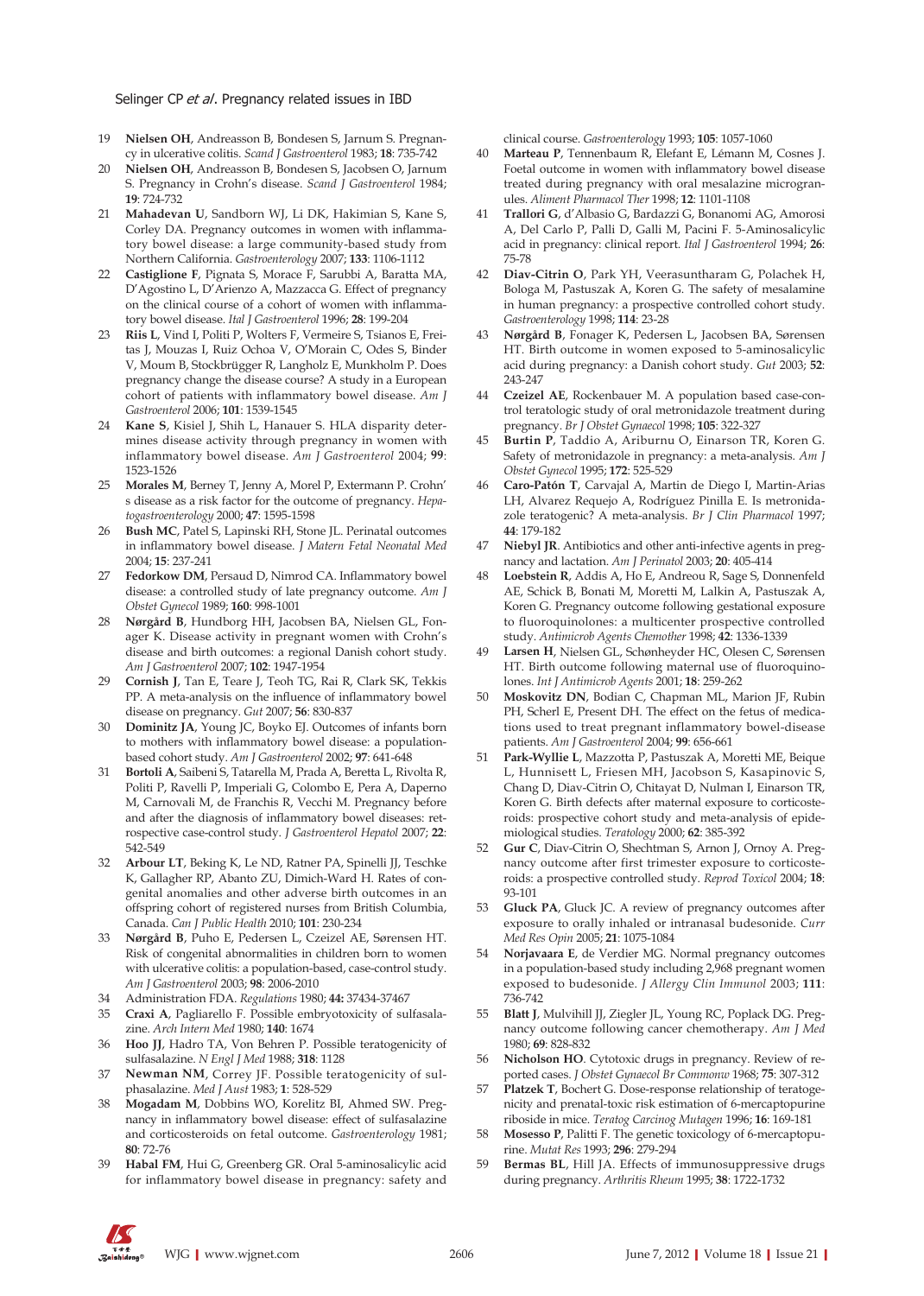- 60 **Roubenoff R**, Hoyt J, Petri M, Hochberg MC, Hellmann DB. Effects of antiinflammatory and immunosuppressive drugs on pregnancy and fertility. *Semin Arthritis Rheum* 1988; **18**: 88-110
- 61 **Willis FR**, Findlay CA, Gorrie MJ, Watson MA, Wilkinson AG, Beattie TJ. Children of renal transplant recipient mothers. *J Paediatr Child Health* 2000; **36**: 230-235
- 62 **Alstead EM**, Ritchie JK, Lennard-Jones JE, Farthing MJ, Clark ML. Safety of azathioprine in pregnancy in inflammatory bowel disease. *Gastroenterology* 1990; **99**: 443-446
- 63 **Francella A**, Dyan A, Bodian C, Rubin P, Chapman M, Present DH. The safety of 6-mercaptopurine for childbearing patients with inflammatory bowel disease: a retrospective cohort study. *Gastroenterology* 2003; **124**: 9-17
- 64 **Nørgård B**, Pedersen L, Fonager K, Rasmussen SN, Sørensen HT. Azathioprine, mercaptopurine and birth outcome: a population-based cohort study. *Aliment Pharmacol Ther* 2003; **17**: 827-834
- 65 **Dejaco C,** Angelberger S, Waldhoer T. Pregnancy and birth outcomes under thiopurine therapy for inflammatory bowel disease. *Gastroenterology* 2005; **128** (Suppl 2): A-12
- 66 **Coelho J**, Beaugerie L, Colombel JF, Hébuterne X, Lerebours E, Lémann M, Baumer P, Cosnes J, Bourreille A, Gendre JP, Seksik P, Blain A, Metman EH, Nisard A, Cadiot G, Veyrac M, Coffin B, Dray X, Carrat F, Marteau P. Pregnancy outcome in patients with inflammatory bowel disease treated with thiopurines: cohort from the CESAME Study. *Gut* 2011; **60**: 198-203
- 67 **Rajapakse RO**, Korelitz BI, Zlatanic J, Baiocco PJ, Gleim GW. Outcome of pregnancies when fathers are treated with 6-mercaptopurine for inflammatory bowel disease. *Am J Gastroenterol* 2000; **95**: 684-688
- 68 **Teruel C**, López-San Román A, Bermejo F, Taxonera C, Pérez-Calle JL, Gisbert JP, Martín-Arranz M, Ponferrada A, Van Domselaar M, Algaba A, Estellés J, López-Serrano P, Linares PM, Muriel A. Outcomes of pregnancies fathered by inflammatory bowel disease patients exposed to thiopurines. *Am J Gastroenterol* 2010; **105**: 2003-2008
- 69 **Briggs GG,** Freeman RK, Yaffe SJ. Drugs in pregnancy and lactation for PDA: A reference guide to fetal and neonatal risk. Philadelphia: Lippincott, Williams & Wilkins, 2005
- 70 **Del Campo M**, Kosaki K, Bennett FC, Jones KL. Developmental delay in fetal aminopterin/methotrexate syndrome. *Teratology* 1999; **60**: 10-12
- 71 **Simister NE**. Placental transport of immunoglobulin G. *Vaccine* 2003; **21**: 3365-3369
- 72 **Lichtenstein GR**, Feagan BG, Cohen RD, Salzberg BA, Diamond RH, Chen DM, Pritchard ML, Sandborn WJ. Serious infections and mortality in association with therapies for Crohn 's disease: TREAT registry. *Clin Gastroenterol Hepatol* 2006; **4**: 621-630
- 73 **Katz JA**, Antoni C, Keenan GF, Smith DE, Jacobs SJ, Lichtenstein GR. Outcome of pregnancy in women receiving infliximab for the treatment of Crohn's disease and rheumatoid arthritis. *Am J Gastroenterol* 2004; **99**: 2385-2392
- 74 **Schnitzler F,** Fidder H, Ferrante M, Ballet V, Noman M, Van Assche G, Spitz B, Hoffman I, Van Steen K, Vermeire S, Rutgeerts P. Outcome of pregnancy in women with inflammatory bowel disease treated with antitumor necrosis factor therapy. *Inflamm Bowel Dis* 2011; **17:** 1846-1854
- 75 **Coburn LA,** Schwartz DA. The successful use of Adalimumab to treat active Crohn's disease of an ioleanal pouch during pregnancy. *Dig Dis Scis* 2005; **51:** 2045-2047
- 76 **Mishkin DS**, Van Deinse W, Becker JM, Farraye FA. Successful use of adalimumab (Humira) for Crohn's disease in pregnancy. *Inflamm Bowel Dis* 2006; **12**: 827-828
- 77 Johnson DL, Jones KL, Chambers CD, Salas E. Pregnancy outcoms in women exposed to adalimumab: the OTIS autoimmune diseases in pregnancy project. *Gastroenterology* 2009; **136** (Suppl 1): A-27

- 78 **Cheent K**, Nolan J, Shariq S, Kiho L, Pal A, Arnold J. Case Report: Fatal case of disseminated BCG infection in an infant born to a mother taking infliximab for Crohn's disease. *J Crohns Colitis* 2010; **4**: 603-605
- 79 **Ilnyckyji A**, Blanchard JF, Rawsthorne P, Bernstein CN. Perianal Crohn's disease and pregnancy: role of the mode of delivery. *Am J Gastroenterol* 1999; **94**: 3274-3278
- 80 **Brandt LJ**, Estabrook SG, Reinus JF. Results of a survey to evaluate whether vaginal delivery and episiotomy lead to perineal involvement in women with Crohn's disease. *Am J Gastroenterol* 1995; **90**: 1918-1922
- 81 **Beniada A**, Benoist G, Maurel J, Dreyfus M. [Inflammatory bowel disease and pregnancy: report of 76 cases and review of the literature]. *J Gynecol Obstet Biol Reprod* (Paris) 2005; **34**: 581-588
- 82 **Rogers RG**, Katz VL. Course of Crohn's disease during pregnancy and its effect on pregnancy outcome: a retrospective review. *Am J Perinatol* 1995; **12**: 262-264
- 83 **Kitayama T**, Funayama Y, Fukushima K, Shibata C, Takahashi K, Ogawa H, Ueno T, Hashimoto A, Sasaki I. Anal function during pregnancy and postpartum after ileal pouch anal anastomosis for ulcerative colitis. *Surg Today* 2005; **35**: 211-215
- 84 **Hahnloser D**, Pemberton JH, Wolff BG, Larson D, Harrington J, Farouk R, Dozois RR. Pregnancy and delivery before and after ileal pouch-anal anastomosis for inflammatory bowel disease: immediate and long-term consequences and outcomes. *Dis Colon Rectum* 2004; **47**: 1127-1135
- Farouk R, Pemberton JH, Wolff BG, Dozois RR, Browning S, Larson D. Functional outcomes after ileal pouch-anal anastomosis for chronic ulcerative colitis. *Ann Surg* 2000; **231**: 919-926
- 86 **Lepistö A**, Sarna S, Tiitinen A, Järvinen HJ. Female fertility and childbirth after ileal pouch-anal anastomosis for ulcerative colitis. *Br J Surg* 2007; **94**: 478-482
- 87 **Remzi FH**, Gorgun E, Bast J, Schroeder T, Hammel J, Philipson E, Hull TL, Church JM, Fazio VW. Vaginal delivery after ileal pouch-anal anastomosis: a word of caution. *Dis Colon Rectum* 2005; **48**: 1691-1699
- 88 **Jackson KM**, Nazar AM. Breastfeeding, the immune response, and long-term health. *J Am Osteopath Assoc* 2006; **106**: 203-207
- 89 **Klement E**, Cohen RV, Boxman J, Joseph A, Reif S. Breastfeeding and risk of inflammatory bowel disease: a systematic review with meta-analysis. *Am J Clin Nutr* 2004; **80**: 1342-1352
- 90 **Jantchou P**, Turck D, Baldé M, Gower-Rousseau C. Breastfeeding and risk of inflammatory bowel disease: results of a pediatric, population-based, case-control study. *Am J Clin Nutr* 2005; **82**: 485-486
- 91 **Gearry RB**, Richardson AK, Frampton CM, Dodgshun AJ, Barclay ML. Population-based cases control study of inflammatory bowel disease risk factors. *J Gastroenterol Hepatol* 2010; **25**: 325-333
- 92 **Kane S**, Lemieux N. The role of breastfeeding in postpartum disease activity in women with inflammatory bowel disease. *Am J Gastroenterol* 2005; **100**: 102-105
- 93 **Branski D**, Kerem E, Gross-Kieselstein E, Hurvitz H, Litt R, Abrahamov A. Bloody diarrhea--a possible complication of sulfasalazine transferred through human breast milk. *J Pediatr Gastroenterol Nutr* 1986; **5**: 316-317
- Nelis GF. Diarrhoea due to 5-aminosalicylic acid in breast milk. *Lancet* 1989; **1**: 383
- 95 **American Academy of Pediatrics Committee on Drugs**. Transfer of drugs and other chemicals into human milk. *Pediatrics* 2001; **108**: 776-789
- 96 **Esbjörner E**, Järnerot G, Wranne L. Sulphasalazine and sulphapyridine serum levels in children to mothers treated with sulphasalazine during pregnancy and lactation. *Acta Paediatr Scand* 1987; **76**: 137-142
- Silverman DA, Ford J, Shaw I, Probert CS. Is mesalazine real-